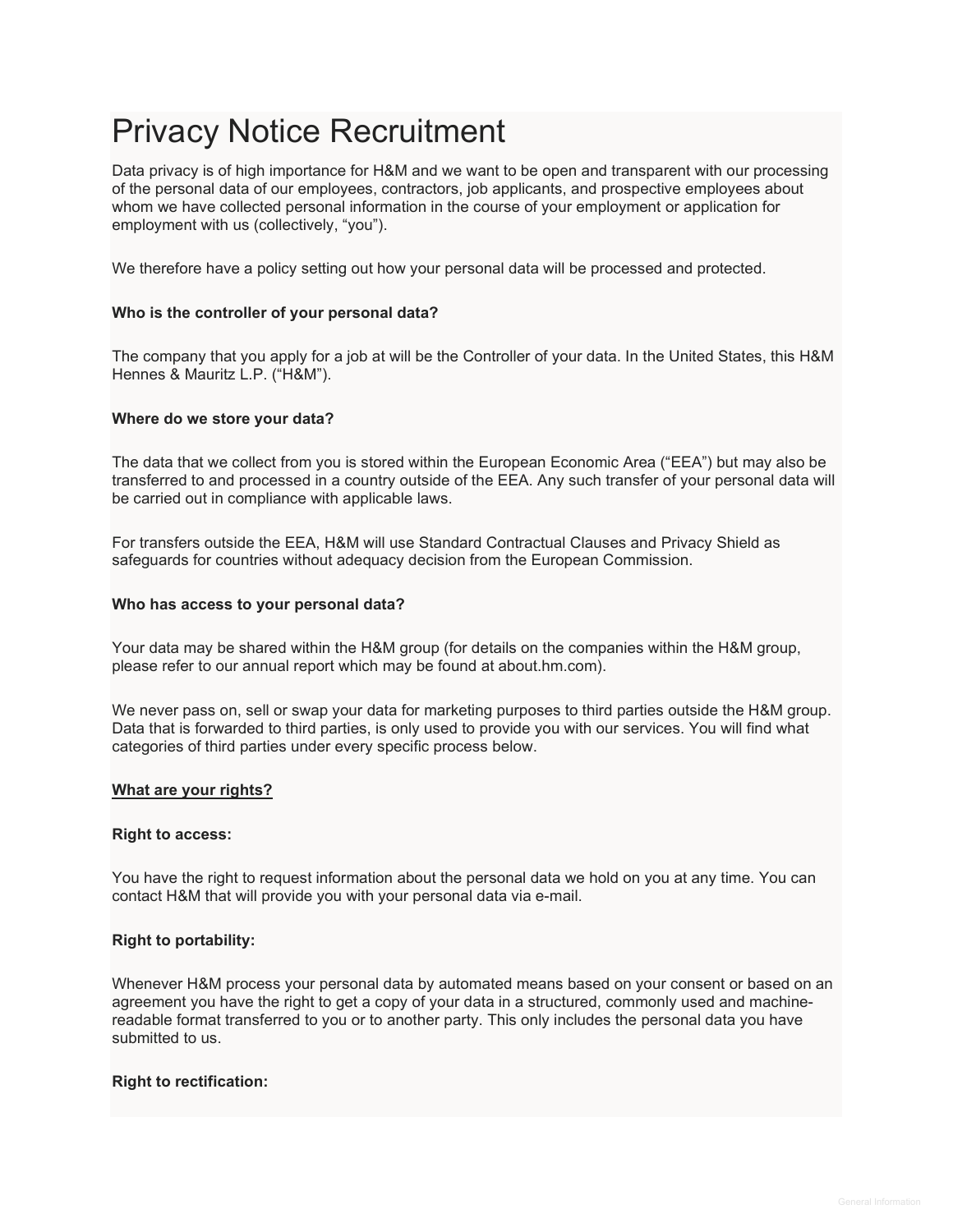You have the right to request rectification of your personal data if they are incorrect, including the right to have incomplete personal data completed.

#### **Right to erasure:**

You have the right to erase any personal data processed by H&M at any time except for the following situations

- for exercising the right of freedom of expression and information
- to comply with a legal obligation
- for the establishment, exercise or defense of legal claims

#### **Your right to object to processing based on legitimate interest:**

You have the right to object to processing of your personal data that is based on H&M's legitimate interest. H&M will not continue to process the personal data unless we can demonstrate a legitimate ground for the process which overrides your interest and rights or due to legal claims.

#### **Right to restriction:**

You have the right to request that H&M restricts the process of your personal data under the following circumstances:

- if you object to a processing based on H&M's legitimate interest, H&M shall restrict all processing of such data pending the verification of the legitimate interest.
- if you have claim that your personal data is incorrect, H&M must restrict all processing of such data pending the verification of the accuracy of the personal data.
- if the processing is unlawful you can oppose the erasure of personal data and instead request the restriction of the use of your personal data instead
- if H&M no longer needs the personal data but it is required for you to make of defending legal claims.

#### **How can you exercise your rights?**

We take data protection very seriously and therefore we have a dedicated process to handle your requests in relation to your rights stated above. You can send in your request in the following ways:

• Candidates applying to H&M Hennes & Mauritz L.P. and current H&M employees, please email your request to [USRecruitment@hm.com.](mailto:USRecruitment@hm.com)

#### **Data Protection Officer:**

We have appointed a Data Protection Officer to ensure that we continuously process your personal data in an open, accurate and legal manner. You can contact our Data Protection Officer at:

• Candidates applying to H&M Hennes & Mauritz L.P. and current H&M employees, contact [USRecruitment@hm.com.](mailto:USRecruitment@hm.com)

#### **Updates to our Privacy Notice:**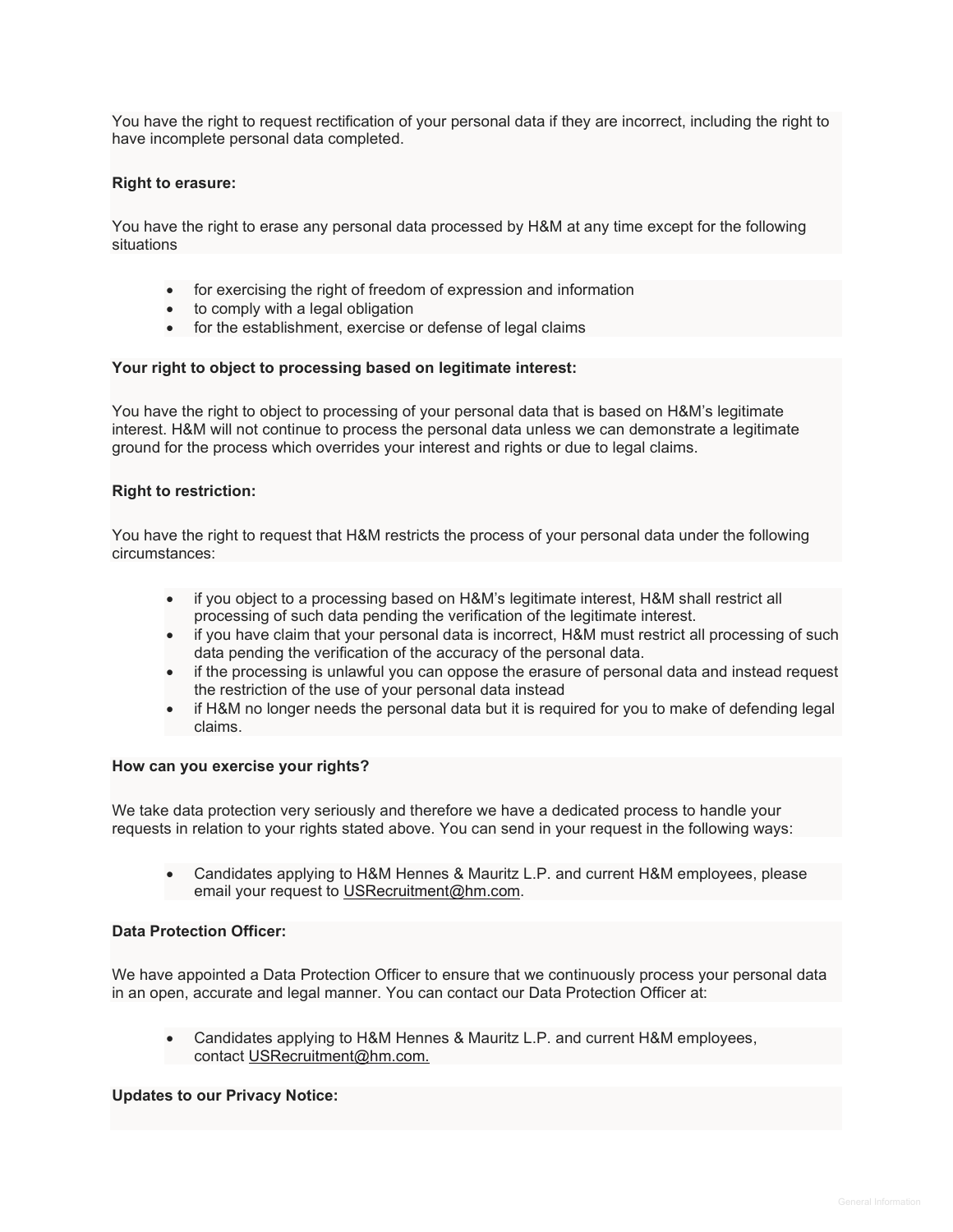We may need to update our Privacy Notice. We will communicate any material changes to the Privacy Notice, for example the purpose of why we use your personal data, the identity of the Controller or your rights.

#### **Why do we process your personal data?**

For purposes of this section and the section immediately following, "personal data" includes "personal information," defined as information that identifies, relates to, describes, is reasonably capable of being associated with, or could reasonably be linked, directly or indirectly, with a particular individual or household. Personal information does not include publicly available information or information that has been de-identified.

We will process your personal data when we manage internal and external recruitments in order to communicate with you and to evaluate your profile to current and/or future recruitment needs within the H&M group. This process can include screening, interviews, tests, reference checks, background checks and informing you of new positions based on your profile. We might also process your personal data in order to keep you updated on job openings and upcoming events and for surveys.

If you are offered a position, we will also use your personal data for the following purposes:

- Signing employment documents
- · Administering payroll and timekeeping
- Processing employee benefit claims
- Employee training
- Workforce communications
- · Workforce management (e.g., performance reviews; evaluations; internal investigations)
- Event management
- IT and systems operations, maintenance, and security
- Risk management and audit

· Compliance with applicable laws and legislation, including all applicable labor and employment legislation

- Protect legal rights, safety, privacy, and property of us and others
- Tax and other government filing requirements
- Other in accordance with your written consent to do so

#### **What type of data do we process?**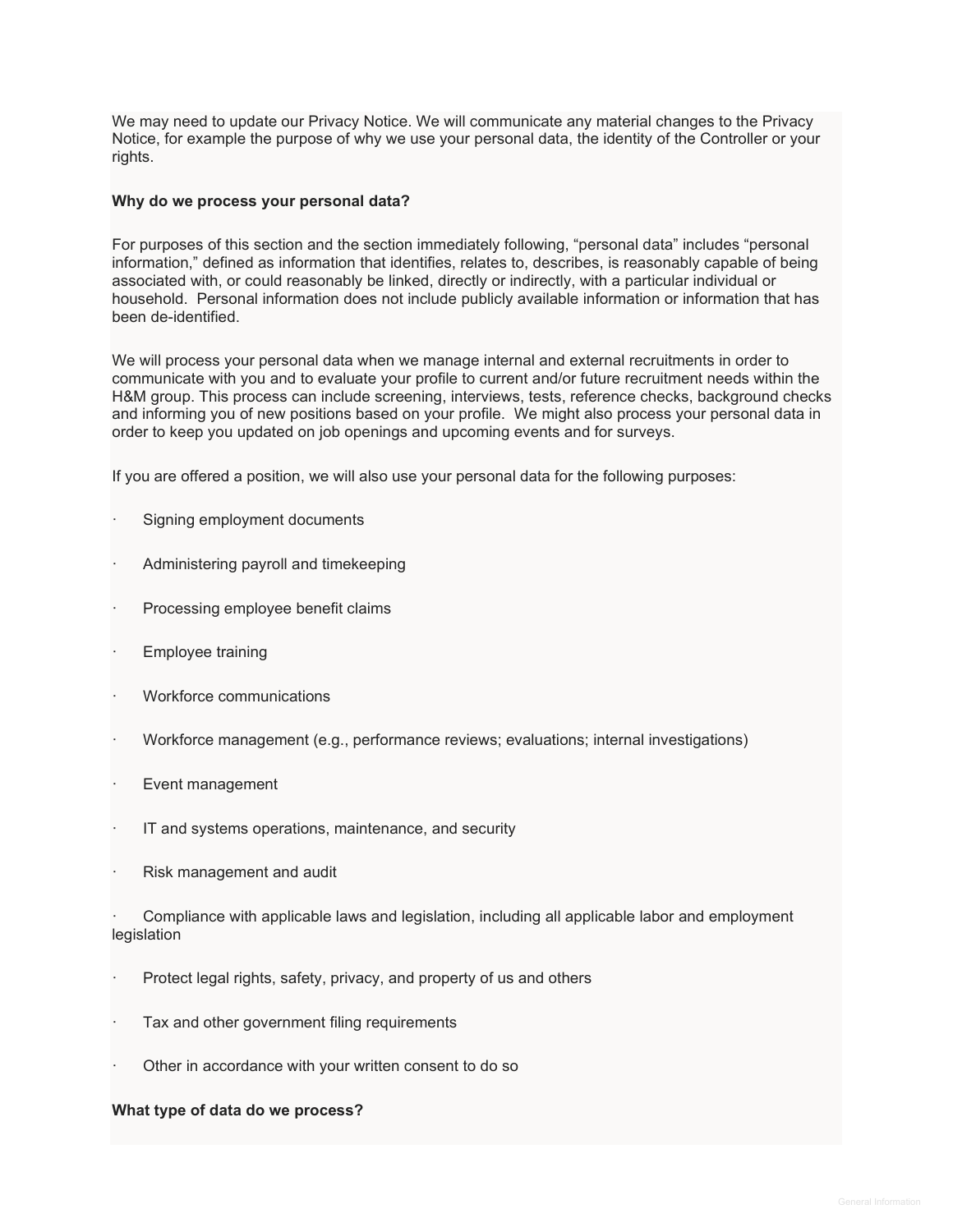We will process the personal data being submitted to us either by yourself or by a third party.

We will process the following categories when you submit your application, such as CV and personal letter, to us:

- Identifiers, which includes name, e-mail address, postal address and telephone number;
- Professional or employment-related information, which includes the names of former employers; references; and recruitment documentation, such as interview notes and test results Education information, which includes academic transcripts; education and training history; educational degrees; grades; languages; and qualifications/certifications;
- Information relating to Internet activity or other electronic network activity, which includes cookie identifiers; tracking pixels containing an ID number; online tracking technology; browser software; your computer's operating system; your computer monitor's resolution; your Internet connection speed; the website that referred you to our site and/or the search terms you entered into a search engine to reach our site; clear gifs (a.k.a. web beacons/web bugs); internet service provider (ISP); date/time stamp; clickstream data; and device platform, version, and other device characteristics including your choice of settings such as Wi-Fi, Bluetooth, and Global Positioning System ("GPS");
- Geolocation data, which includes Global Positioning System ("GPS") data; Bluetooth location; locational information based upon your IP address; cell network data; and other similar locational data which may be collected from various devices including your mobile device(s);
- Inferences about you drawn based on the above data collected, which includes gender, race, and ethnicity;
- Information not listed above and related to characteristics protected under California or federal law, which includes your age/date of birth; gender; parents' and children's names; nationality; criminal history; criminal records; driving citations; drug test results; and marital status;
- Other personal information not listed above and described in California Civil Code § 1798.80(e), which includes signature; physical characteristics or description; insurance policy number; and/or other financial, medical, and health insurance information.

H&M does not request sensitive personal data, for example racial or ethnical origin, political views, religious or philosophical conviction, union membership, health or sexual orientation so please do not submit that information in your application.

If you become employed by H&M, we may process other categories of personal information, such as:

- Social Security Number and Date of Birth
- Biometric information, which includes a biometric scan of your fingerprint;
- Commercial information, which includes banking information, if you choose to be paid via direct deposit;
- Audio, electronic, or visual information, which includes records of calls to or from our customer service centers; and video surveillance information;
- Driver's license information;
- Emergency contact details;
- Government-issued identification number and related information
- Personnel number
- Other account or user identification information.

To help you understand which types of personal information are used for which of the above purposes, please review the matrix at the end of this Notice that details which of the purposes identified in the section immediately above are relevant to each category of personal information identified in this section.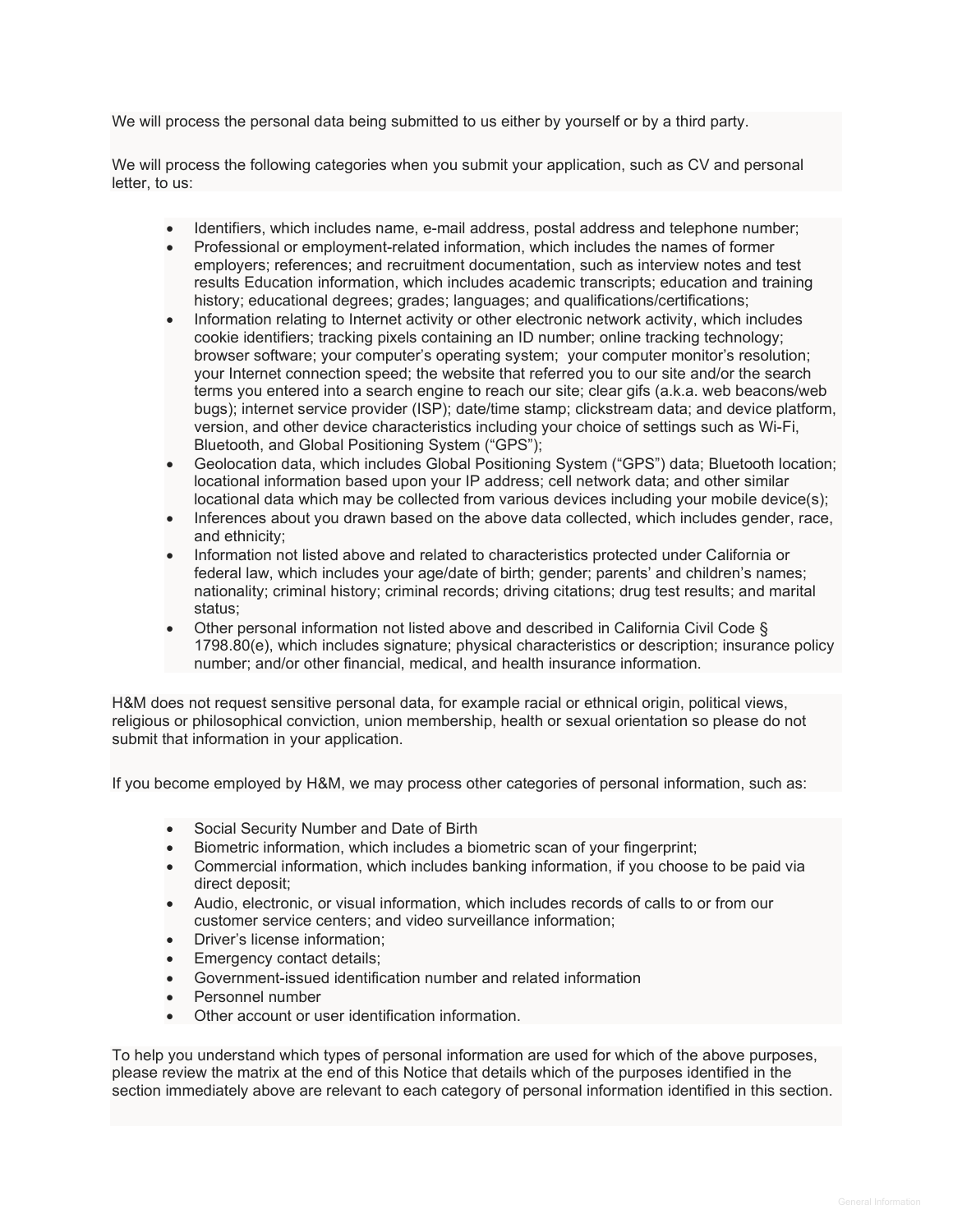#### **Who has access to your personal data?**

Data that is forwarded to third parties is only used for the purposes mentioned above. Third parties include recruitment agencies, test and/or survey providers.

### **What is the legal ground for process of your personal data?**

The legal ground for processing your personal data is based on your consent when you submit your application and personal data into our recruitment system.

If you have applied outside our recruitment system, the processing of your personal data is based on H&M's legitimate interest.

Further we will store personal data in order to handle discrimination claims, based on H&M's legitimate interest.

#### **How long do we save your data?**

We will keep your data for three years from when the data was last handled within our recruitment process or until you withdraw your consent.

#### **Your right to withdraw your consent:**

You have the right to withdraw your consent for the processing of your personal data at any time.

When you do so H&M won't be able to go further in the recruitment process which is based on your consent.

You can withdraw your consent by the following means:

• Candidates applying to H&M Hennes & Mauritz L.P. and current H&M employees, email your request to [USRecruitment@hm.com](mailto:USRecruitment@hm.com)

#### Cookies

A cookie is a small piece of data (text file) that a website – when visited by a user – asks your browser to store on your device in order to remember information about you, such as your language preference or login information. Those cookies are set by us and called first-party cookies. We also use third-party cookies – which are cookies from a domain different than the domain of the website you are visiting – for our advertising and marketing efforts. More specifically, we use cookies and other tracking technologies for the following purposes:

## **Strictly Necessary Cookies**

These cookies are necessary to maintain our services and cannot be switched off. They are usually only set in response to actions made by you, such as creating an account or saving a wish-list for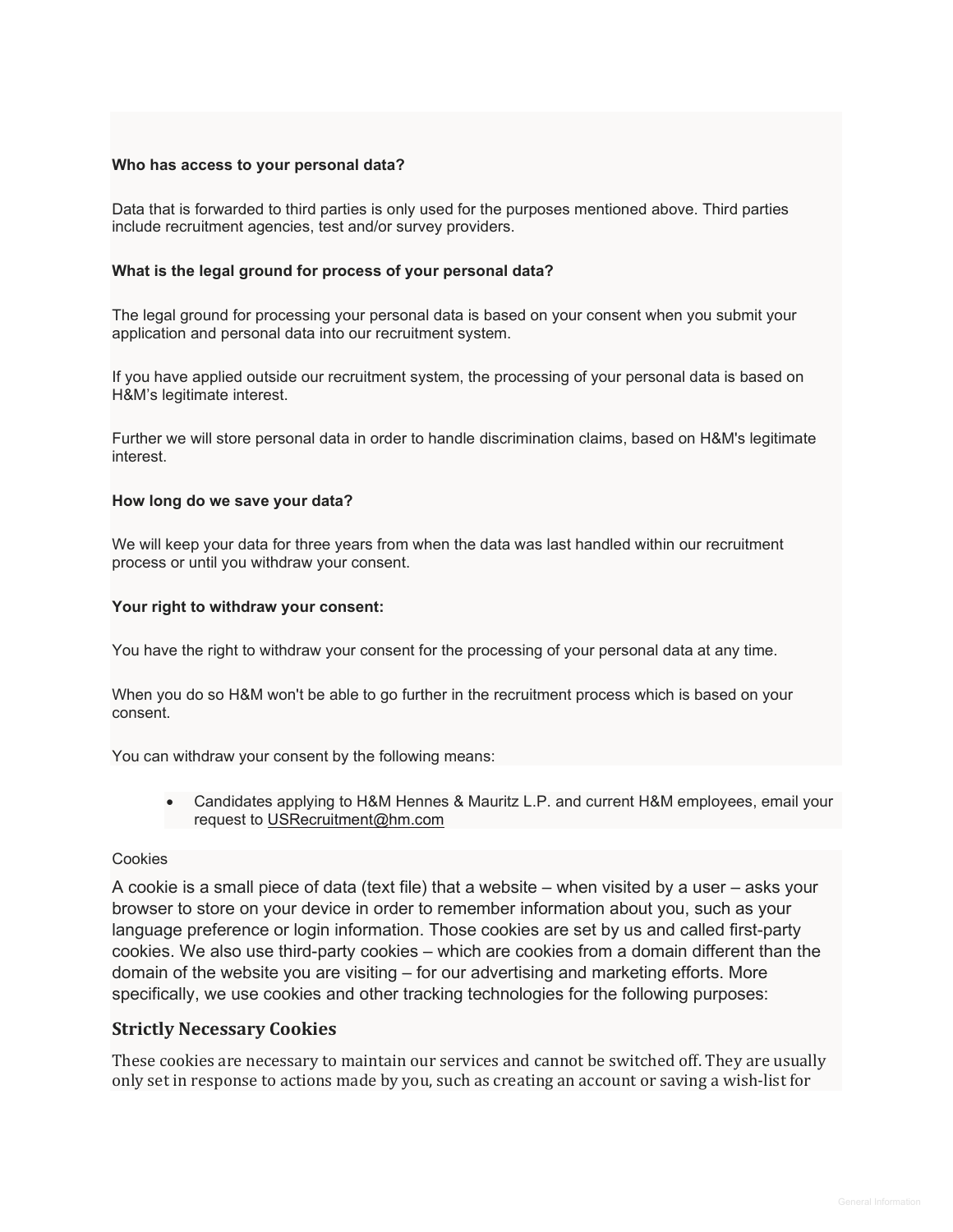later. You can set your browser to block or alert you about these cookies, but that can make some parts of the site not work. These cookies do not store any personally identifiable information.

| <b>Strictly Necessary Cookies</b> |                                                                                                      |                        |  |  |
|-----------------------------------|------------------------------------------------------------------------------------------------------|------------------------|--|--|
| <b>Cookie</b><br>Subgroup         | <b>Cookies</b>                                                                                       | <b>Cookies</b><br>used |  |  |
| hm.com                            | ga, gid, gat                                                                                         | First<br>Party         |  |  |
| career.hm.com                     | OptanonAlertBoxClosed, [SESSIONID, NSC xxxxxxxxxxxxxxx, OptanonConsent, NSC WTFSW-<br>MC-DBSFFS-IUUQ | First<br>Party         |  |  |
| youtube.com                       | <b>YSC</b>                                                                                           | Third<br>Party         |  |  |

## **Functional Cookies**

These cookies enable the website to provide enhanced functionality and personalisation. They may be set by us or by third party providers whose services we have added to our pages. If you do not allow these cookies, then some or all of these services may not function properly.

| <b>Functional Cookies</b> |                        |                     |  |  |
|---------------------------|------------------------|---------------------|--|--|
| <b>Cookie Subgroup</b>    | <b>Cookies</b>         | <b>Cookies used</b> |  |  |
| career.hm.com             | atuvc, atuvs           | <b>First Party</b>  |  |  |
| addthis.com               | xtc, uvc               | Third Party         |  |  |
| s7.addthis.com            | _atuvs, _atrfs, _atuvc | Third Party         |  |  |

# **Marketing cookies**

When you accept marketing cookies, you give us your consent to place cookies on your device to provide you with relevant content that fits your interests. These cookies may be set through our site by our advertising partners or us, to build a profile of your interests and show you relevant content on our and third-party sites. To be able to deliver content that fits your interests, we will use your interactions together with personal information you have provided to us on our site. To